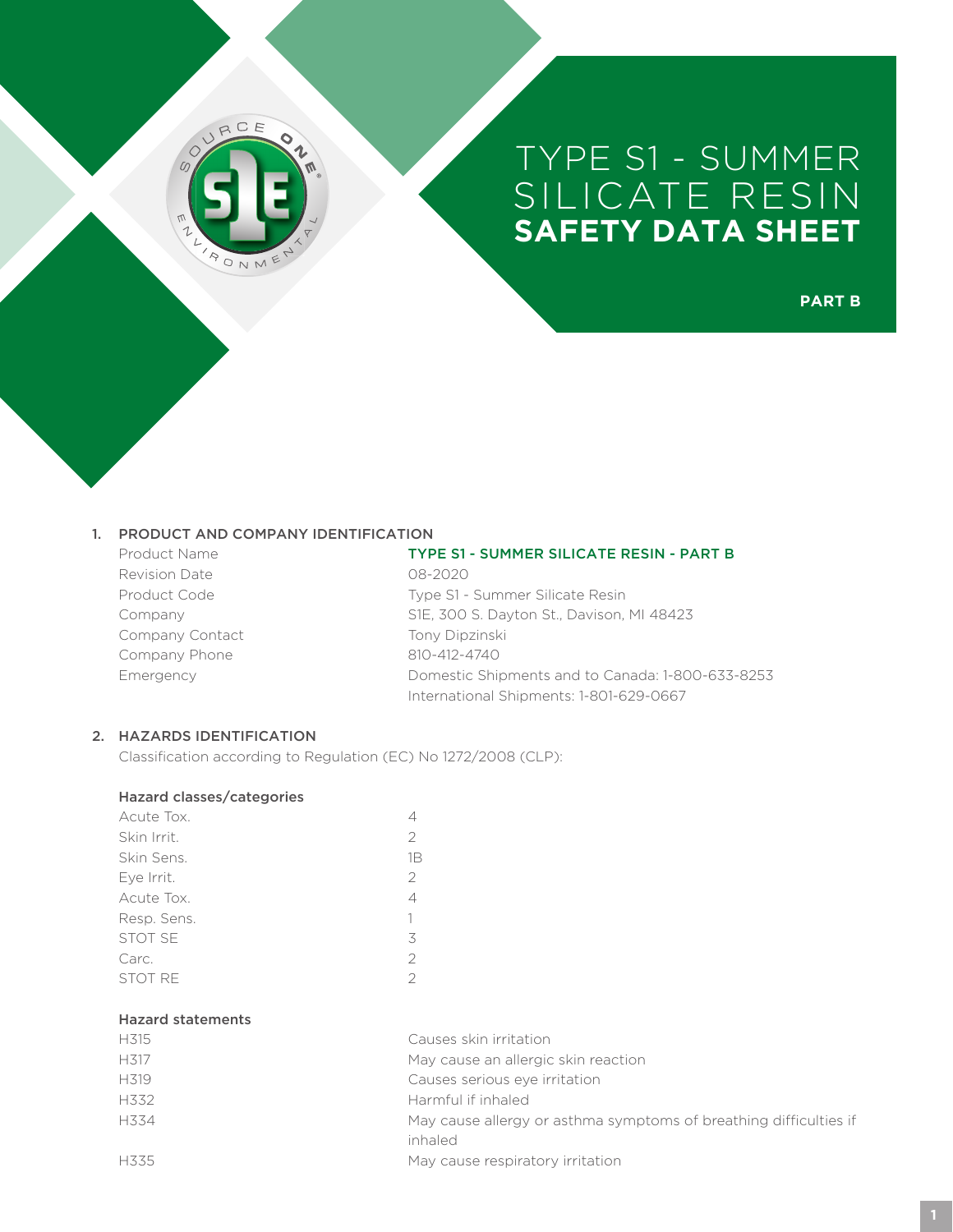

| H351 | Suspected of causing cancer                              |
|------|----------------------------------------------------------|
| H373 | May cause damage to organs through prolonged or repeated |
|      | exposure: respiratory system, inhalation                 |
|      |                                                          |

Labeling according to Regulation (EC) No 1272/2008 (CLP): Signal Word Danger



Hazard statements

| Hazard statements               |                                                                                                     |
|---------------------------------|-----------------------------------------------------------------------------------------------------|
| H315                            | Causes skin irritation                                                                              |
| H317                            | May cause an allergic skin reaction                                                                 |
| H <sub>3</sub> 19               | Causes serious eye irritation                                                                       |
| H332                            | Harmful if inhaled                                                                                  |
| H334                            | May cause allergy or asthma symptoms of breathing difficulties if                                   |
|                                 | inhaled                                                                                             |
| H335                            | May cause respiratory irritation                                                                    |
| H <sub>351</sub>                | Suspected of causing cancer                                                                         |
| H373                            | May cause damage to organs through prolonged or repeated                                            |
|                                 | exposure: respiratory system, inhalation                                                            |
| <b>Precautionary statements</b> |                                                                                                     |
| P260                            | Do not breathe dust/fume/gas/mist/vapours/spray.                                                    |
| P280                            | Wear protective gloves/protective clothing/eye protection/face                                      |
|                                 | protection.                                                                                         |
| P285                            | In case of inadequate ventilation wear respiratory protection.                                      |
| P302+P352                       | IF ON SKIN: Wash with plenty of soap and water.                                                     |
| P304+P340                       | IF INHALED: Remove victim to fresh air and keep at rest in a<br>position comfortable for breathing. |
| P309+P311                       | IF exposed or if you feel unwell: Call a POISON CENTER or<br>doctor/physician.                      |
|                                 |                                                                                                     |

# Hazard determining component(s) for labelling

Diphenylmethan diisocyanate, isomers and homologes (CAS: 9016-87-9); Tris(2-chloro-1-methylethyl) phosphate (CAS: 13674-84-5).

The mixture does not meet persistent (P) and bioaccumulation (B) criteria, but it meets the criteria for toxicity (T). The mixture is not PBT or vPvB.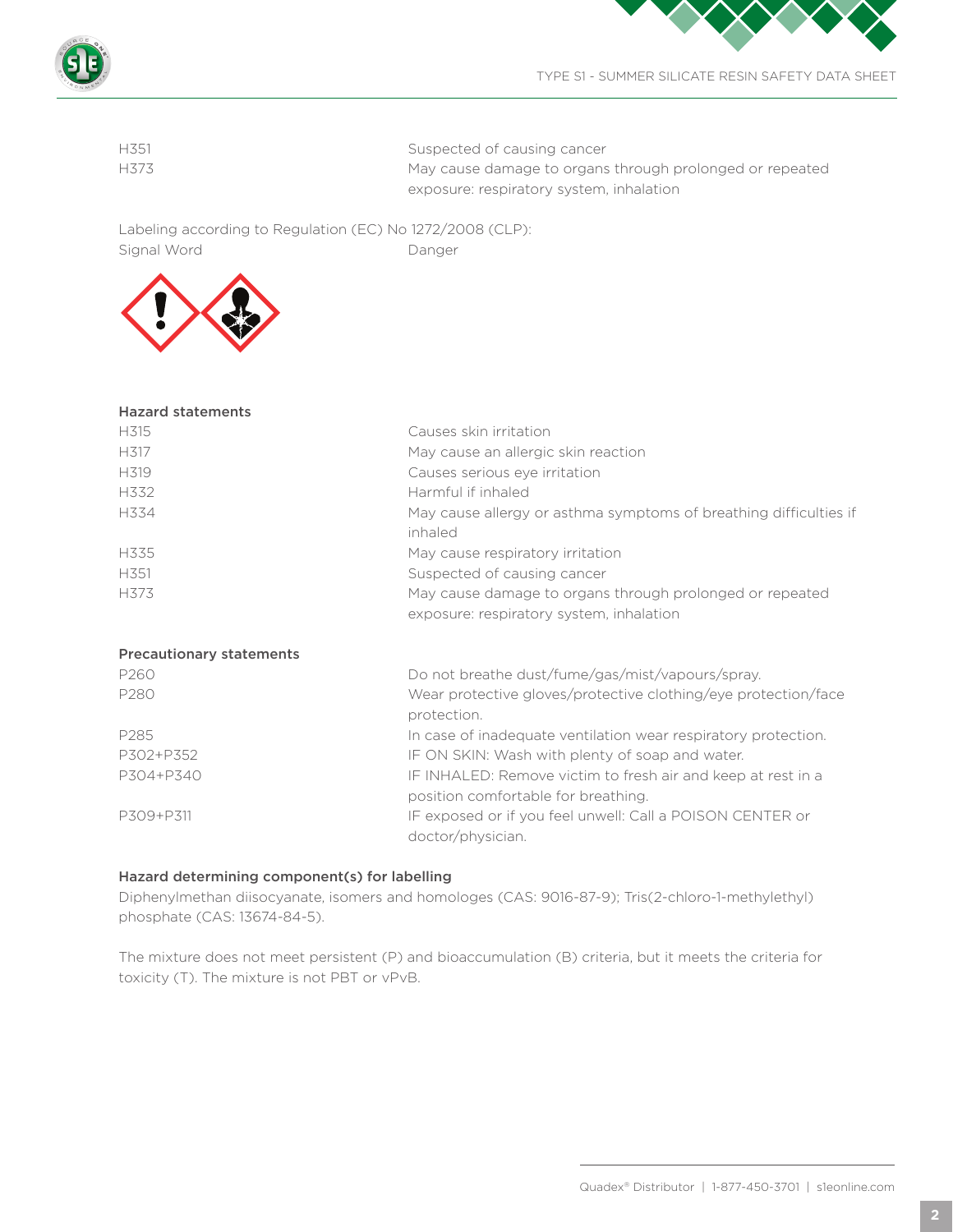



# 3. COMPOSITION / INFORMATION ON INGREDIENTS Chemical characterization:

| Name                                                             | $EC-Nr$ .       | $CAS-Nr$ .             |           | <b>REACH</b> | Content                        | Classification according to Regulation<br>(EC) No 1272/2008 (CLP) |  |
|------------------------------------------------------------------|-----------------|------------------------|-----------|--------------|--------------------------------|-------------------------------------------------------------------|--|
|                                                                  |                 |                        | Reg. Nr.  | (%)          | Hazard categories <sup>1</sup> | $H$ -phrase(s) <sup>1</sup>                                       |  |
|                                                                  |                 |                        |           |              | Acute Tox. 4<br>Skin Irrit. 2  | H332<br>H315                                                      |  |
| Isocyanic acid,                                                  |                 | 9016-87-9<br>(polymer) | (polymer) | >60          | Eye Irrit. 2                   | H319                                                              |  |
|                                                                  |                 |                        |           |              | Resp. Sens. 1                  | H334                                                              |  |
| polymethylenepolyphenylene ester<br>(Polymeric MDI) <sup>2</sup> |                 |                        |           |              | Skin Sens. 1B                  | H317                                                              |  |
|                                                                  |                 |                        |           |              | Carc. 2                        | H351                                                              |  |
|                                                                  |                 |                        |           |              | STOT SE <sub>3</sub>           | H335                                                              |  |
|                                                                  |                 |                        |           |              | STOT RE 2                      | H373                                                              |  |
| Tris(2-chloro-1-methylethyl) phosphate<br>(TCPP)                 | 237-158-7       | 13674-84-5             | 3         | >10          | Acute Tox. 4                   | H302                                                              |  |
|                                                                  |                 |                        |           |              | Repr. 2                        | H361                                                              |  |
| Phenol, isopropylated, phosphate $(3:1)^4$                       | 273-066-3       | 68937-41-7             | 5         | < 2.5        | STOT RE <sub>2</sub>           | H373                                                              |  |
|                                                                  |                 |                        |           |              | Aquatic Chronic 2              | H411                                                              |  |
| Hexamethylene-1,6-diisocyanate                                   | $500 - 060 - 2$ | 28182-81-2             | б         | $\leq$       | Acute Tox. 4                   | H332                                                              |  |
| homopolymer                                                      |                 |                        |           |              | Skin Sens. 1                   | H317                                                              |  |
|                                                                  |                 |                        |           |              | STOT SE3                       | H335                                                              |  |

*1 – See Section 16 for the full text of the abbreviations declared above.*

*2 – Contains <25% 4,4'-MDI (4,4'-methylenediphenyl diisocyanate)(CAS: 101-68-8).*

- *3 01-2119486772-26-XXXX*
- *4 The mixture contains <1% Triphenyl phosphate (CAS: 115-86-6).*
- *5 We have still not received the data from our suppliers.*
- *6 01-2119488934-20-XXXX*

| 4. FIRST AID MEASURE     |                                                                                                                                                                                                                                                                                                             |
|--------------------------|-------------------------------------------------------------------------------------------------------------------------------------------------------------------------------------------------------------------------------------------------------------------------------------------------------------|
| General advice           | Soiled, fairly soaked clothing and shoes must be immediately<br>removed.                                                                                                                                                                                                                                    |
| In case of inhalation    | If inhaled, remove to fresh air. If not breathing, give artificial<br>respiration. Get medical attention immediately.                                                                                                                                                                                       |
| In case of skin contact  | In the event of contact with the skin, preferably wash alternately<br>with a cleanser based on polyethylene glycol and with plenty of<br>warm water and soap. Consult a doctor in the event of a skin<br>reaction. Wash the less clothing before reuse. Clean shoes<br>thoroughly before reuse.             |
| In case of eye contact   | Hold the eyes open and rinse with water for a sufficiently long<br>period of time (at least 10 minutes). Get medical attention<br>immediately.                                                                                                                                                              |
| In case of ingestion     | DO NOT induce the patient to vomit, medical advice is required.<br>Never give anything by mouth to an unconscious person. Provided<br>the patient is conscious, wash out mouth with water.                                                                                                                  |
| Information to physician | The product irritates the respiratory tract and may trigger<br>sensitisation of the skin and respiratory tract. Treatment of acute<br>irritation or bronchial constriction is primarily symptomatic.<br>Following severe exposure the patient should be kept under<br>medical review for at least 48 hours. |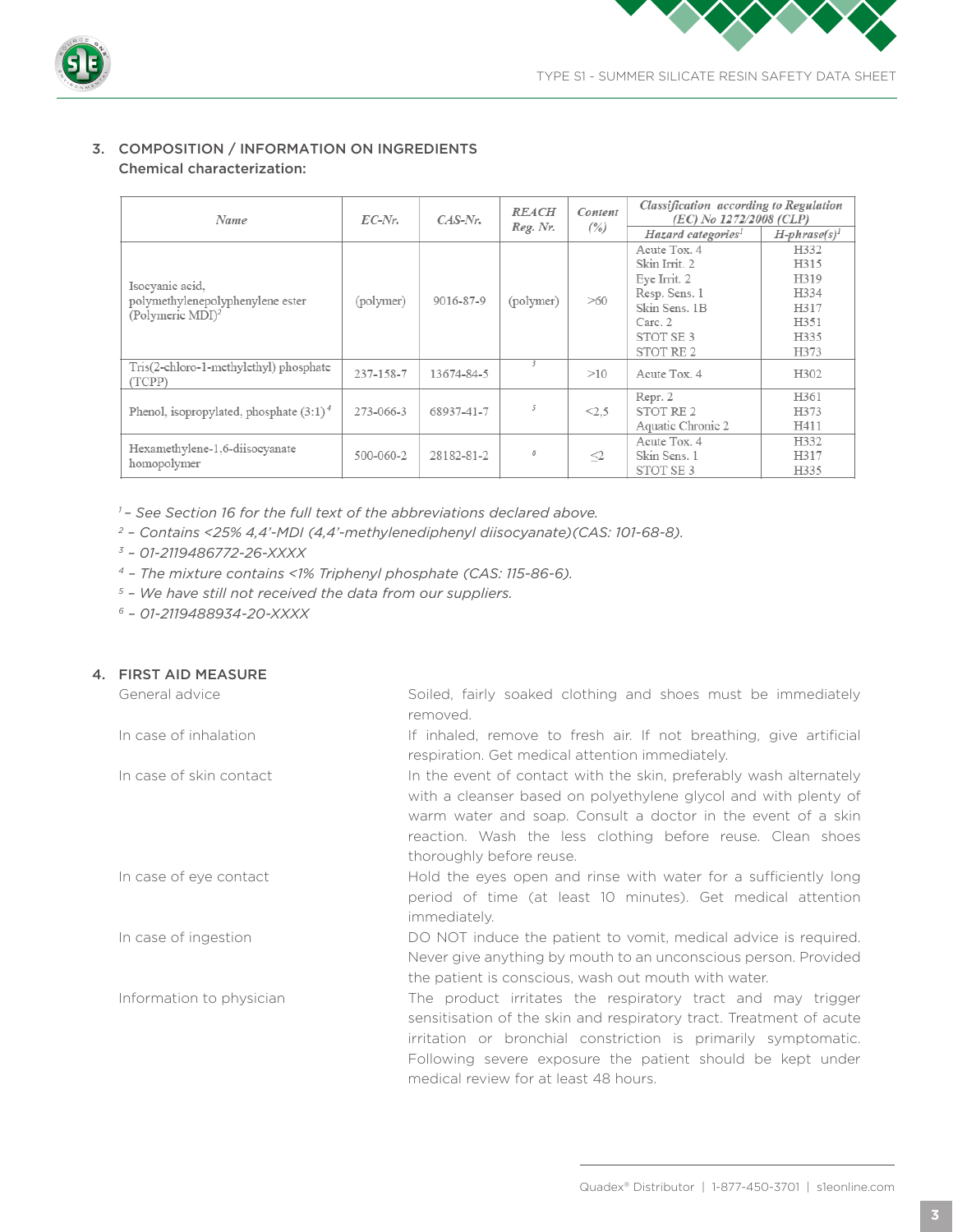



#### Most important symptoms and effects, both acute and delayed

Headache, nausea, shortness of breath, sore throat, redness on the skin. Repeated or prolonged contact may cause skin sensitization. Repeated or prolonged inhalation exposure may cause asthma.

#### Indication of any immediate medical attention and special treatment needed

Depending on the degree of exposure, periodic medical examination is suggested.

# 5. FIRE FIGHTING MEASURES

Extinguishing media

Suitable extinguishing media  $F$ oam,  $CO<sub>2</sub>$  or dry powder. Water spray may be used if no other available and then in copious quantities. Unsuitable extinguishing media High volume water jet.

#### Special hazards arising from the substance or mixture

Carbon dioxide, carbon monoxide, hydrogen cyanide, nitrogen oxides, isocyanate. The substances/groups of substances mentioned can be released in case of fire.

#### Advice for firefighter

Reaction between water and hot isocyanate may be vigorous. Prevent washings from entering water courses, keep fire exposed containers cool by spraying with water.

Special protective equipment:

Fire-fighters should wear appropriate protective equipment and self-contained breathingapparatus (SCBA) with a full face-piece operated in positive pressure mode. Safety boots, gloves, safety helmet and protective clothing should be worn.

Further information:

In the event of fire and/or explosion do not breathe fumes. Fire in vicinity poses risk of pressure build-up and rupture. Containers at risk from fire should be cooled with water and, if possible, removed from the danger area. Due to reaction with water producing CO<sub>2</sub> gas, a hazardous build-up of pressure could result if contaminated containers are re-sealed. Containers may burst if overheated.

# 6. ACCIDENTAL RELEASE MEASURES

#### Personal precautions, protective equipment and emergency procedures

Immediately contact emergency personnel. Evacuate the area. Keep upwind to avoid inhalation of vapours. Clean-up should only be performed by trained personnel. Keep unauthorized persons away.

#### For non-emergency personnel

Remove not affected people. Inform the relevant emergency services and authorities.

#### For emergency responders

People dealing with major spillages should wear full protective clothing including respiratory protection. Use suitable protective equipment.

# Environmental precautions

Do not allow contaminated extinguishing water to enter the soil, ground-water or surface waters. Avoid dispersal of spilt material and runoff and contact with drains and sewers.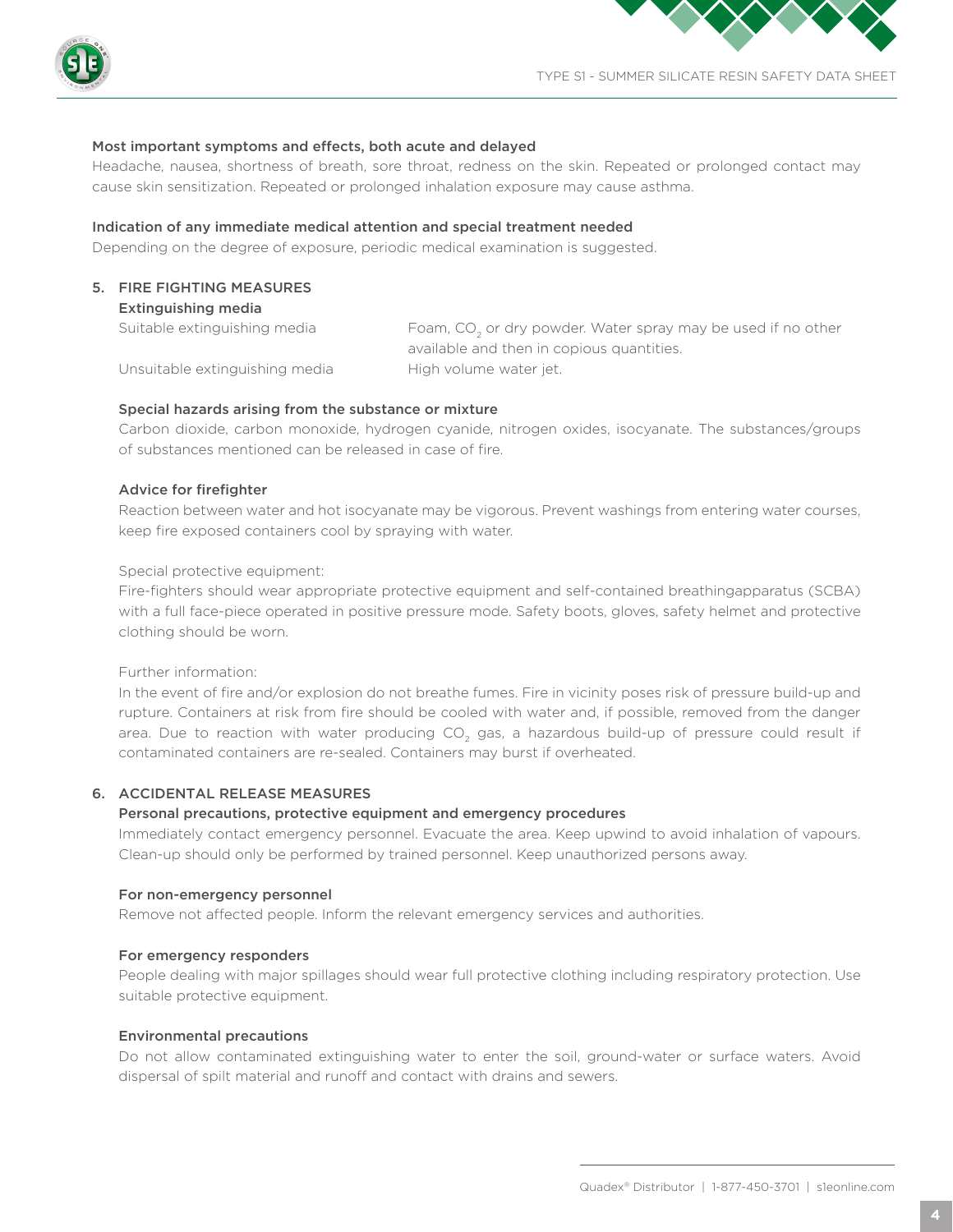



#### Methods and material for containment and cleaning up

Absorb spillages onto sand, earth or any suitable adsorbent material. Leave to react for at least 30 minutes. Do not absorb onto sawdust or other combustible materials. Contaminated absorbent material shall be disposed according to Section 13.) Wash the spillage area with water.

#### Reference to other sections

Information regarding exposure controls/personal protection and disposal considerations can be found in section 8 and 13.

# 7. HANDLING AND STORAGE

# Protective measures

Provide sufficient air exchange and/or exhaust in work rooms. In all workplaces of the plant where high concentrations of isocyanate aerosols and/or vapours may be generated (e.g. during pressure release, mould venting or when cleaning mixing heads with an air blast), appropriately located exhaust ventilation must be provided in order to prevent occupational exposure limits from being exceeded. The air should be drawn away from the personnel handling the product. The efficiency of the ventilation system must be monitored regularly because of the possibility of blockage. Atmospheric concentrations should be minimised and kept as low as reasonably practicable below the occupational exposure limit.

#### Advice on general occupational hygiene

No eating, drinking, smoking or tobacco use at the place of work. Contact with skin and eyes and inhalation of vapours must be avoided under all circumstances. Keep equipment clean. A basic essential in sampling, handling and storage is the prevention of contact with water. Keep stocks of decontaminant readily available.

#### Conditions for safe storage, including any incompatibilities

Store in accordance with local regulations. Store in original container protected from direct sunlight in a dry, cool and well ventilated area, away from incompatible materials and food and drink. Keep container tightly closed and sealed until ready for use. Containers that have been opened must be carefully resealed and kept upright to prevent leakage. Do not store in unlabelled containers. Use appropriate containment to avoid environmental contamination. Suitable containers: steel, stainless steel. Unsuitable containers: copper, copper alloy and galvanised surfaces.

#### Specific end use(s)

For the relevant identified use(s) listed in Section 1 the advice mentioned in this section 7 is to be observed.

# 8. EXPOSURE CONTROLS/ PERSONAL PROTECTION

#### Control parameters

A workplace exposure level (WEL) of 0.02mg/m3 for total isocyanates (as NCO) as an 8 hour TWA, and a short term WEL (15 min) of 0.07 mg/m<sup>3</sup> have been assigned in the United Kingdom. A BMGV for isocyanates, based on the measurement of urinary diamines, has been set at 1 Qmol diamine/mol creatinine.

#### DNEL/PNEC-values

The risk characterization of MDI (CAS: 9016-87-9) is the following: Workers: Acute/short-term exposure- systemic effects (dermal): DNEL = 50 mg/kg bw/day Acute/short-term exposure- systemic effects (inhalation): DNEL = 0.1 mg/m<sup>3</sup> Acute/short-term exposure- local effects (dermal): DNEL = 28.7 mg/cm<sup>2</sup> Acute/short-term exposure- local effects (inhalation): DNEL = 0.1 mg/m<sup>3</sup>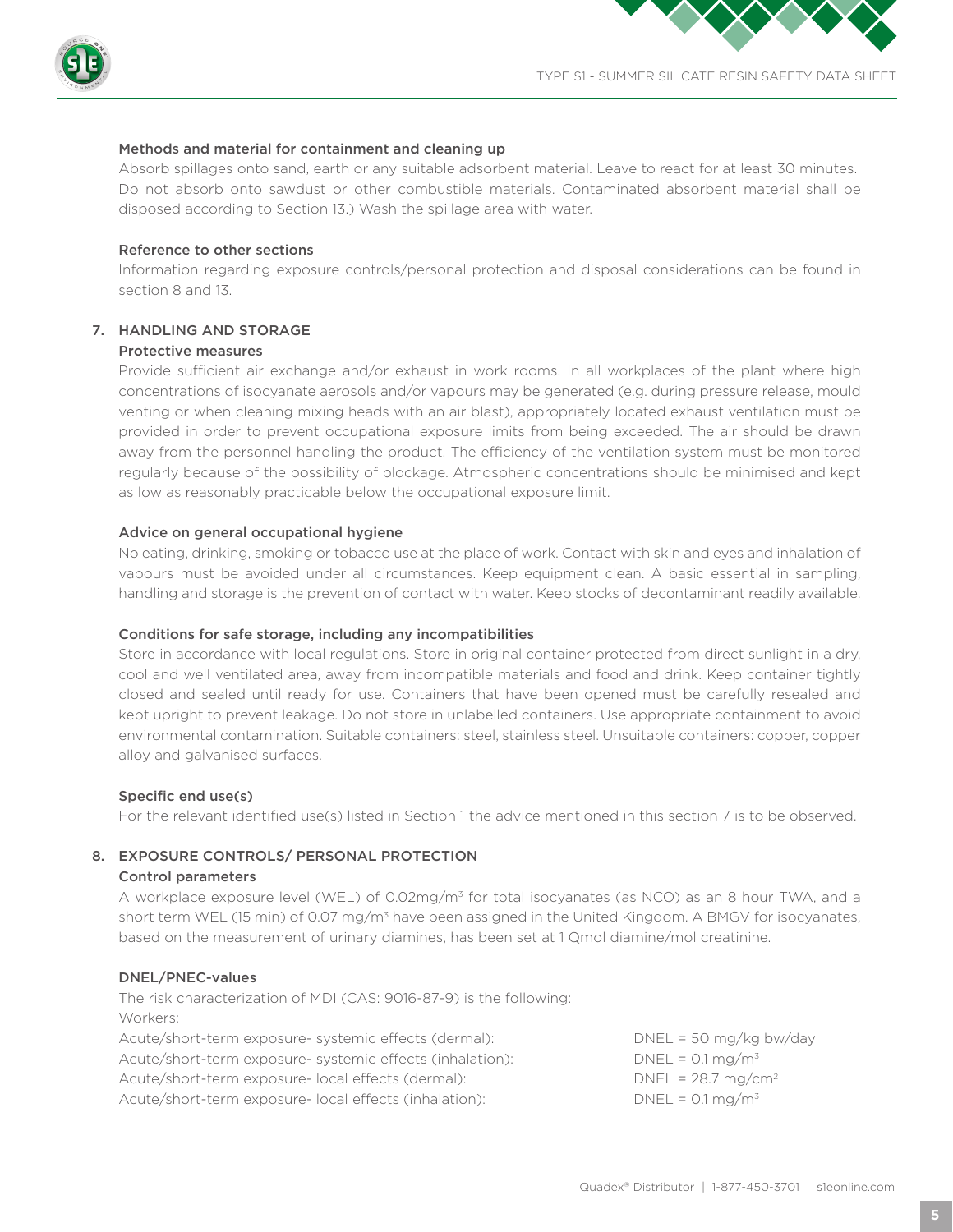

Long-term exposure - systemic effects (inhalation): DNEL = 0.05 mg/m<sup>3</sup> Long-term exposure - systemic effects (dermal): Not applicable. Long-term exposure - local effects (inhalation): DNEL = 0.05 mg/m<sup>3</sup> Long-term exposure - local effects (dermal): Not applicable.

# PNEC sediment:

As PMDI is a reactant with water, access of water to PMDI and vice versa is strictly controlled. Furthermore, PMDI polymerizes in the presence of water and thus exposure of PMDI to sediment is highly likely to be negligible. Therefore, PNEC sediment cannot be derived for PMDI.

PNEC soil: 1 mg/kg soil dw (dry weight)

# PNEC oral:

There are no data on effects of oral PMDI to birds. Exposure to birds is not expected and data from experimental animals show PMDI to be of low oral toxicity.

# Exposure controls

| Respiratory protection              | Respiratory protection in case of vapour/aerosol release.<br>Combination filter for gases/vapours of organic, inorganic, acid<br>inorganic particles (f. e. EN 14387 Type ABEK) shall be used.                                                                                                                                                                                                                                                                                                                                                                           |
|-------------------------------------|--------------------------------------------------------------------------------------------------------------------------------------------------------------------------------------------------------------------------------------------------------------------------------------------------------------------------------------------------------------------------------------------------------------------------------------------------------------------------------------------------------------------------------------------------------------------------|
| Hand protection                     | Chemical resistant protective gloves (EN 374).<br>Suitable materials:                                                                                                                                                                                                                                                                                                                                                                                                                                                                                                    |
|                                     | also with prolonged, direct contact (Recommended: Protective<br>index 6, corresponding $>$ 480 minutes of permeation time<br>according to EN 374):                                                                                                                                                                                                                                                                                                                                                                                                                       |
|                                     | butyl rubber (butyl) - 0.7 mm coating thickness<br>nitrile rubber (NBR) - 0.4 mm coating thickness                                                                                                                                                                                                                                                                                                                                                                                                                                                                       |
|                                     | chloroprene rubber (CR) - 0.5 mm coating thickness<br>Unsuitable materials                                                                                                                                                                                                                                                                                                                                                                                                                                                                                               |
|                                     | polyvinylchloride (PVC) - 0.7 mm coating thickness                                                                                                                                                                                                                                                                                                                                                                                                                                                                                                                       |
|                                     | Polyethylene-Laminate (PE laminate) - ca. 0.1 mm coating thickness                                                                                                                                                                                                                                                                                                                                                                                                                                                                                                       |
| Eye protection<br>Body protection   | Safety glasses with side-shields (frame goggles) (e.g. EN 166)<br>safety shoes (e.g. according to EN 20346)                                                                                                                                                                                                                                                                                                                                                                                                                                                              |
| General safety and hygiene measures | Do not breathe vapour/spray. With products freshly manufactured<br>from isocyanates body protection and chemical resistant protective<br>gloves is recommended. Wearing of closed work clothing is<br>required additionally to the stated personal protection equipment.<br>No eating, drinking, smoking or tobacco use at the place of work.<br>Take off immediately all contaminated clothing. Hands and/or face<br>should be washed before breaks and at the end of the shift. At the<br>end of the shift the skin should be cleaned and skin-care agents<br>applied. |

# 9. PHYSICAL & CHEMICAL PROPERTIES

## Information on basic physical and chemical properties

| Appearance     | liquid, dark-brown |
|----------------|--------------------|
| Odor           | damp               |
| Odor threshold | no data            |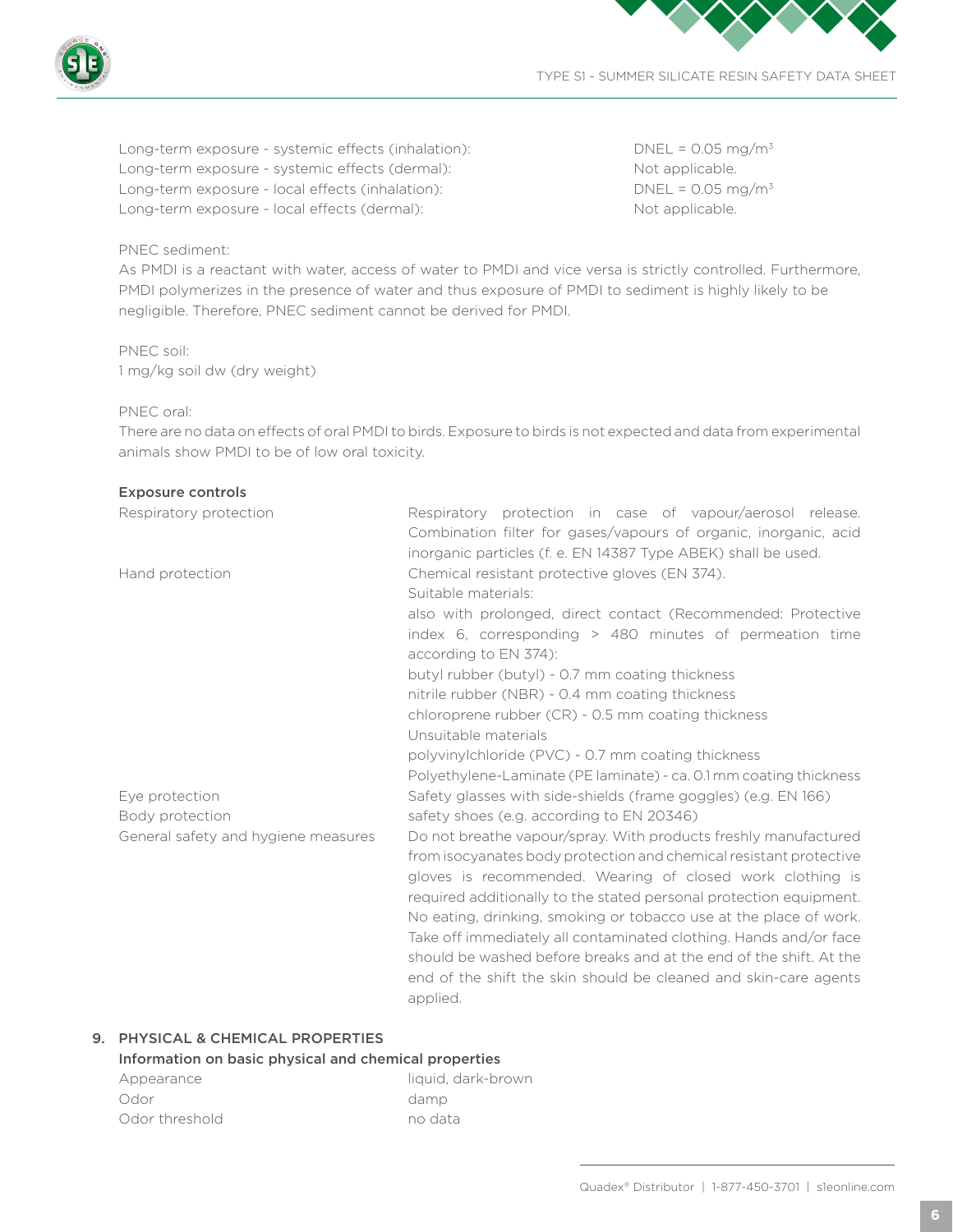

| pH-value                              | not applicable                                                            |
|---------------------------------------|---------------------------------------------------------------------------|
| Melting point/freezing point          | no data                                                                   |
| Boiling range                         | no data                                                                   |
| Flash point                           | >200°C MDI                                                                |
| Evaporation rate                      | no data                                                                   |
| Flammability (solid, gaseous)         | no data                                                                   |
| Ignitable, explosive range            | no data                                                                   |
| Vapour pressure                       | < 0.00001 mbar (at 20°C)                                                  |
| Vapour density                        | no data                                                                   |
| Density                               | 1,24 $\pm$ 0,02 g/cm <sup>3</sup> (at 25°C)                               |
| Solubility                            | Reacts with water at the border area with slow CO <sub>2</sub> appearance |
|                                       | into non soluble, high melting point or not melting polyurea              |
| Partition coefficient n-octanol/water | not applicable                                                            |
| Self-ignition temperature             | no data                                                                   |
| Decomposition temperature             | no data                                                                   |
| Viscosity                             | 310 - 370 mPa.s (at 20°C)                                                 |
| Explosive properties                  | non-explosive                                                             |
| Oxidising properties                  | no data                                                                   |
| Other information                     | Not applicable.                                                           |

# 10. CHEMICAL STABILITY & REACTIVITY INFORMATION

#### Reactivity

Reacts with water, acids, alcohols, amines, bases and oxidants.

# Chemical stability

The main removal mechanism of MDIs in the environment is hydrolysis. MDI reacts quickly with water to form predominantly solid, insoluble polyureas. Under conditions typical of many types of environmental contact, i.e. with relatively poor dispersion of the isocyanate, the interfacial reaction leads to the formation of a solid crust encasing partially reacted product. This crust restricts ingress of water and egress of amine, and hence slows and modifies hydrolysis.

# Stability in organic solvents:

All MDI isomers and forms are highly unstable in dimethylsulhpoxide solvent, water content of the DMSO is increasing breakdown. MDI is more stable in EGDE (ethyleneglycoldimethylether) as solvent. (Read-across based on 4,4'-methylenediphenyl diisocyanate - CAS 101-68-8.)

# Possibility of hazardous reactions

Reaction is slow with cold or warm water (<50°C), with hot water or steam the reaction is faster, producing carbon-dioxide causing pressure increase. Acids, alcohols, amines, bases and oxidants cause fire and explosion hazard.

# Conditions to avoid

High temperature, moisture, strong light.

# Incompatible materials

Substances to avoid: acids, alcohols, amines, water, alkalines.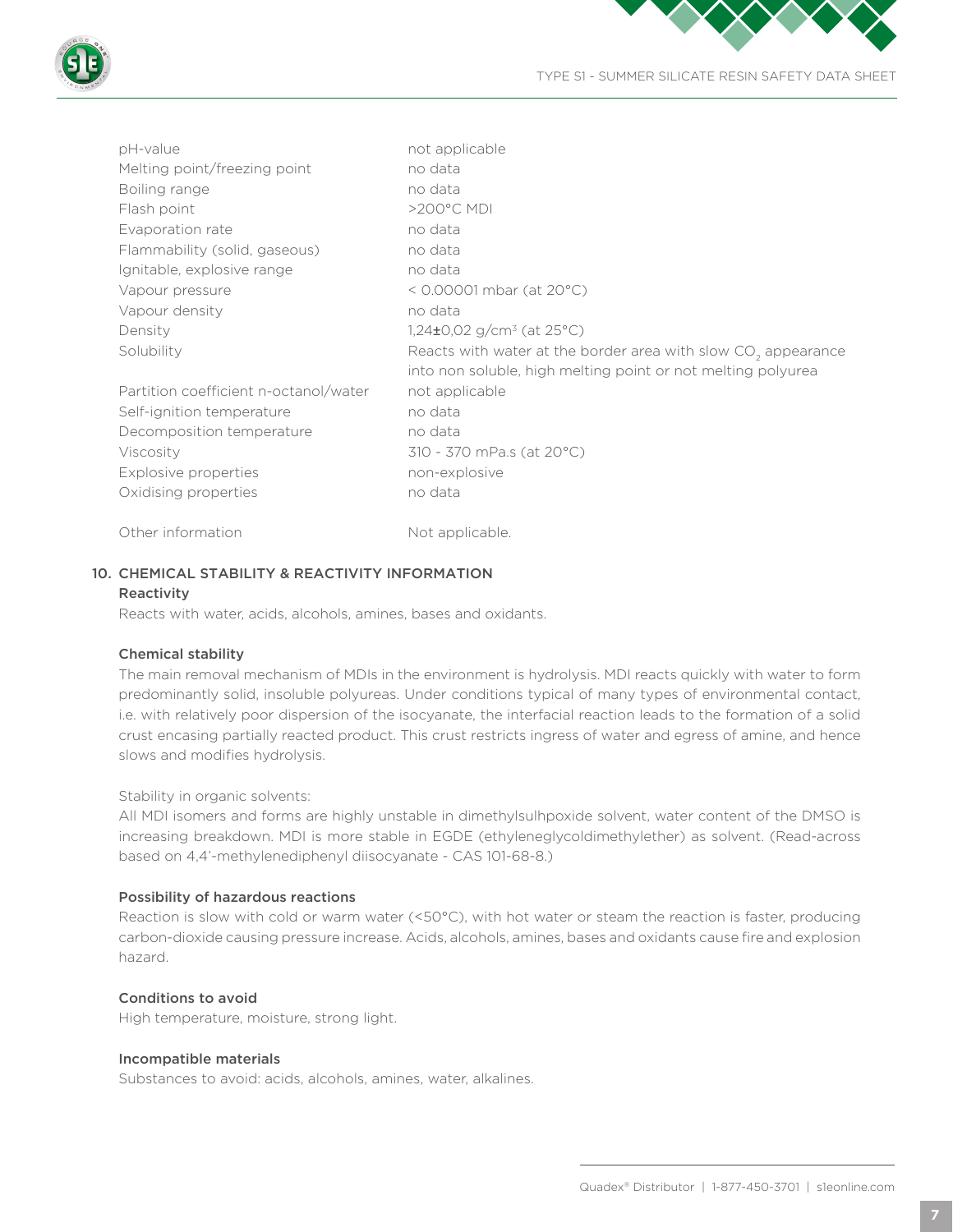



#### Hazardous decomposition products

No hazardous decomposition products if stored and handled as prescribed/indicated.

#### 11. TOXICOLOGICAL INFORMATION

Information is related to 4,4-Methylenediphenyldiisocyanate if no other is mentioned.

#### Information on toxicological effects

| Acute toxicity - oral       | Harmful                                                              |
|-----------------------------|----------------------------------------------------------------------|
| Rats (female)               | $LD_{50} = 632 \text{ mg/kg}$                                        |
|                             | Tris (2-chloro-1-methylethyl) phosphate CAS-Number: 13674-84-5       |
| Acute toxicity - inhalation | Harmful                                                              |
| Rats                        | $LC_{50}$ > 2,24 mg/l air (1 h)                                      |
|                             | OECD Guideline 403                                                   |
| Rats                        | $LC_{50}$ > 7 mg/l air (4 h), dusts and mists                        |
|                             | OECD 403 Acute Inhalation Toxicity /                                 |
|                             | 433 Acute Inhalation Toxicity-Fixed Dose Procedure                   |
|                             | Tris(2-chloro-1-methylethyl) phosphate CAS 13674-84-5                |
| Acute toxicity - dermal     | Not classified. Based on available data, the classification criteria |
|                             | are not met.                                                         |
| Rabbit                      | $LD_{50}$ > 9400 mg/kg bw (24 h)                                     |
|                             | OECD Guideline 402                                                   |

# Irritation/Corrosion

Summarized the results of the studies together with human occupational case reports support the official classification.

| Skin corrosion/Skin irritation | Irritating                                                        |
|--------------------------------|-------------------------------------------------------------------|
|                                | Irritating in rabbits. $(4 h / 14 days)$                          |
|                                | OECD Guideline 404                                                |
| Eye damage/Irritation          | Not irritating in rabbits. $(24 h / 21 days)$                     |
|                                | OECD Guideline 405                                                |
|                                | (Read-across based on methylenediphenyl diisocyanate - CAS        |
|                                | $26447 - 40 - 5.$                                                 |
|                                | Summarized the available animal data would not support            |
|                                | classification of MDI as an eye irritant. But together with human |
|                                | occupational case reports in which symptoms of eye irritation     |
|                                | were reported the legal classification as eye irritant should be  |
|                                | applied.                                                          |

# Sensitisation

Animal data as well as studies in humans provide evidence of possible skin sensitisation, and of respiratory sensitisation due to MDI. Animal studies indicate that MDI is a strong allergen. Human case reports describe the occurrence of allergic contact dermatitis due to MDI exposure.

| Skin sensitisation        | Mice Sensitizing.         |
|---------------------------|---------------------------|
|                           | OECD Guideline 429 (LLNA) |
| Respiratory sensitisation | Guinea pig Sensitizing.   |

#### Mutagenicity

Not classified. Based on available data, the classification criteria are not met.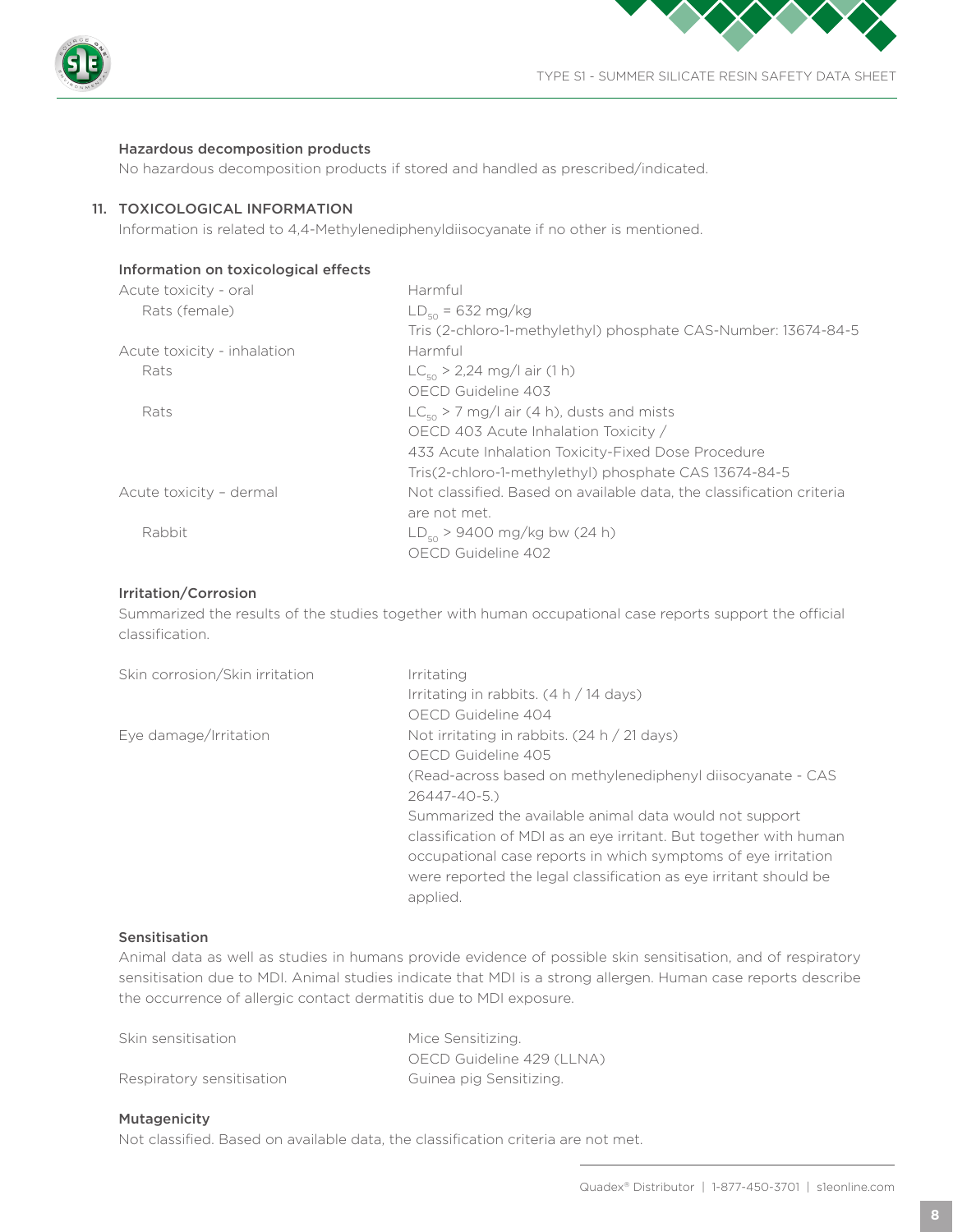



# Carcinogenity

Carc. Cat. 2

Rats (inhalation)  $NOAEC = 0.2$  mg/  $m<sup>3</sup>$  air (Toxicity) (2 years; 6 h/day, 5 days/week) NOAEC = 1 mg/m3 air (Carcinogenicity) (2 years; 6 h/day, 5 days/week) LOAEC = 6 mg/m3 air (Carcinogenicity) (2 years; 6 h/day, 5 days/week) OECD Guideline 414

# Reproductive toxicity

Not classified. Based on available data, the classification criteria are not met.

| Effects on fertility | No fertility nor multigeneration studies are available for MDI.                         |
|----------------------|-----------------------------------------------------------------------------------------|
| Rats (inhalation)    | NOAEL = $4 \text{ mg/m}^3$ air (developmental toxicity) (10 days; $1/\text{day}$ , 6 h) |
|                      | NOAEL = $4 \text{ mg/m}^3$ air (maternal toxicity) (10 days; 1/day, 6 h)                |
|                      | OECD Guideline 453                                                                      |
|                      | Phenol, isopropylated, phosphate (3:1) (CAS: 68937-41-7) may be                         |
|                      | assumed to influence fertility or may harm the foetus in womb.                          |
|                      |                                                                                         |

#### STOT-single exposure

MDIs are irritant to the respiratory tract.

#### STOT-repeated exposure

| Rats (inhalatic |  |
|-----------------|--|
|                 |  |

Rats (inhalation) LOAEC = 1.0 mg/m<sup>3</sup> air (2 years; 6 h/day, 5 days/week) Target organs: respiratory – lung. OECD Guideline 453

#### Aspiration hazard

Not classified due to lack of data.

# 12. ECOLOGICAL INFORMATION

Information is related to 4,4-Methylenediphenyldiisocyanate if no other is mentioned

# Toxicity

| Aquatic toxicity            |                                                                                        |
|-----------------------------|----------------------------------------------------------------------------------------|
| Short-term toxicity to fish | Freshwater fish (Brachydanio rerio) $LC_{50}$ > 1000 mg/l (96 h)<br>OECD Guideline 203 |
|                             | Oncorhynchus mykiss: $LC_{50} = 1.6$ mg/l (96 h)                                       |
|                             | Phenol, isopropylated, phosphate (3:1), CAS: 68937-41-7                                |
|                             | Pimpephales promelas (fathed minnow): $LC_{50} = 10,8$ mg/l (96 h)                     |
|                             | Phenol, isopropylated, phosphate (3:1), CAS: 68937-41-7                                |
| Fish                        | $LC_{50}$ = 56,2 mg/l (96 h)                                                           |
|                             | Tris(2-chloro-1-methylethyl) phosphate, CAS: 13674-84-5                                |
| Long-term toxicity to fish  | Data waiving. In accordance with column 2 of REACH Annex IX                            |
|                             | the long-term toxicity testing on fish shall be proposed if the                        |
|                             | chemical safety assessment according to Annex I indicates the                          |
|                             | need to investigate further the effects on aquatic organisms. The                      |
|                             | corresponding PEC/PNEC ratios would be less than 1. Taking into                        |
|                             | account the scientific and exposure arguments, it appears                              |
|                             | appropriate to waiver the long-term fish/plant/soil and sediment                       |
|                             | toxicity studies.                                                                      |
|                             |                                                                                        |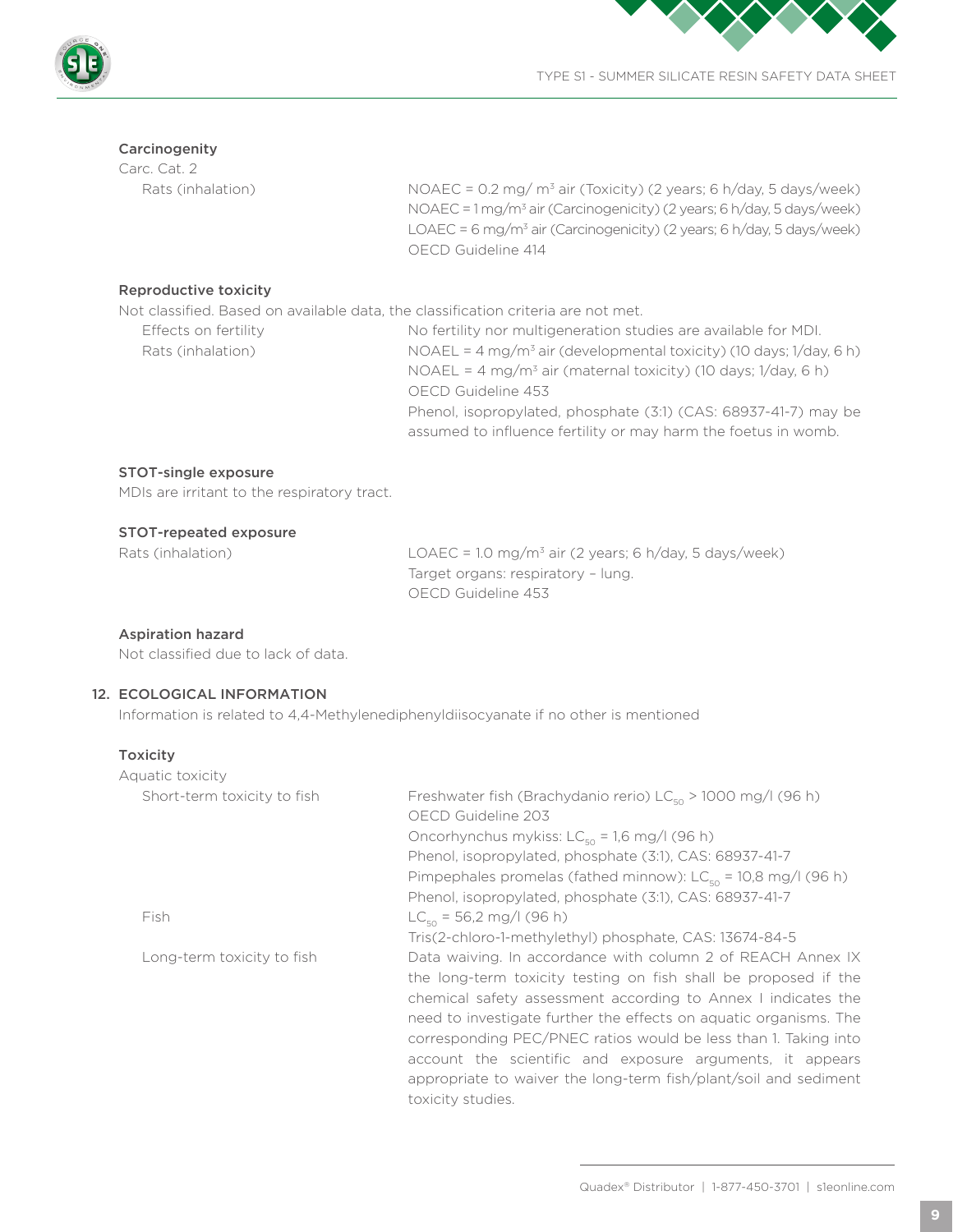

| Short-term toxicity to aquatic<br>invertebrates | Freshwater invertebrates (Daphnia magna) EC <sub>50</sub> >1000 mg/l (24 h)<br>OECD Guideline 202<br>Daphnia magna: $EC_{50} = 131$ mg/l (48 h)<br>Tris(2-chloro-1-methylethyl) phosphate, CAS: 13674-84-5                                                                                                                                                         |
|-------------------------------------------------|--------------------------------------------------------------------------------------------------------------------------------------------------------------------------------------------------------------------------------------------------------------------------------------------------------------------------------------------------------------------|
| Long-term toxicity to aquatic<br>invertebrates  | Freshwater invertebrates (Daphnia magna) NOEC ≥ 10 mg/l (21 days)<br>OECD Guideline 211                                                                                                                                                                                                                                                                            |
| Toxicity to aquatic algae and<br>cyanobacteria: | Freshwater algae (Desmodesmus subspicatus) $EC_{50}$ >1640 mg/l (72 h)<br>OECD Guideline 201<br>Freshwater algae (Desmodesmus subspicatus) $EC_{50} = 82$ mg/l (72 h)<br>Tris(2-chloro-1-methylethyl) phosphate, CAS: 13674-84-5                                                                                                                                   |
| Toxicity to aquatic plants other<br>than algae: | Data waiving. Not required by REACH annexes. However, a<br>mesocosm study with PMDI exists in which the toxicity towards<br>macrophytes (Potamogeton crispus and Zannichellia palustris)<br>was assessed. No toxicity was observed at a loading of 1000 and<br>10,000 mg/l, approximately 100% of the substance was found in<br>the sediment as hardened material. |
| Toxicity to microorganisms                      | Microorganisms (activated sludge) $EC_{50}$ >100 mg/l (3 h)<br>OECD Guideline 209                                                                                                                                                                                                                                                                                  |
| Toxicity to other aquatic organisms             | This information is not available, but not required under REACH.                                                                                                                                                                                                                                                                                                   |

# Sediment toxicity

Data waiving. Annex X states that this study need not be conducted if the chemical safety assessment does not indicate a need to further investigate the effects on sediment organisms.

# Terrestrial toxicity

Toxicity to soil macroorganisms except arthropods:

| Eisenia fetida                     | $LC_{50}$ > 1000 mg/kg soil dw (14 days)                                                                                                                                                                                                                                                                                        |
|------------------------------------|---------------------------------------------------------------------------------------------------------------------------------------------------------------------------------------------------------------------------------------------------------------------------------------------------------------------------------|
|                                    | OECD Guideline 207                                                                                                                                                                                                                                                                                                              |
| Toxicity to terrestrial arthropods | Data waiving. Based on the chemical safety assessment and the<br>risk assessment, there is no need to further investigate the<br>terrestrial arthropods toxicity as there is no risk for the terrestrial<br>environment as indicated by the PEC/PNEC ratio being $\leq$ 0.239.<br>Direct/indirect exposure to soil is unlikely. |
| Toxicity to terrestrial plants     |                                                                                                                                                                                                                                                                                                                                 |
| Avena sativa                       | $EC_{50}$ > 1000 mg/kg soil dw (14 days)                                                                                                                                                                                                                                                                                        |
| Lactuca sativa                     | $EC_{50}$ > 1000 mg/kg soil dw (14 days)                                                                                                                                                                                                                                                                                        |
|                                    | OECD Guideline 208                                                                                                                                                                                                                                                                                                              |
| Toxicity to soil microorganisms    | Data waiving. Annex X states that this study need not be<br>conducted if the chemical safety assessment does not indicate a<br>need to further investigate the effects on sediment organisms.                                                                                                                                   |
|                                    |                                                                                                                                                                                                                                                                                                                                 |

Toxicity to other above-ground organisms Data waiving. Not required by REACH annexes.

# Conclusion on classification

Hazardous to the aquatic environment (acute)

Based on available data, the classification criteria are not met. (EC/LC<sub>50</sub> for fish, invertebrates and algae > 1000 mg/l)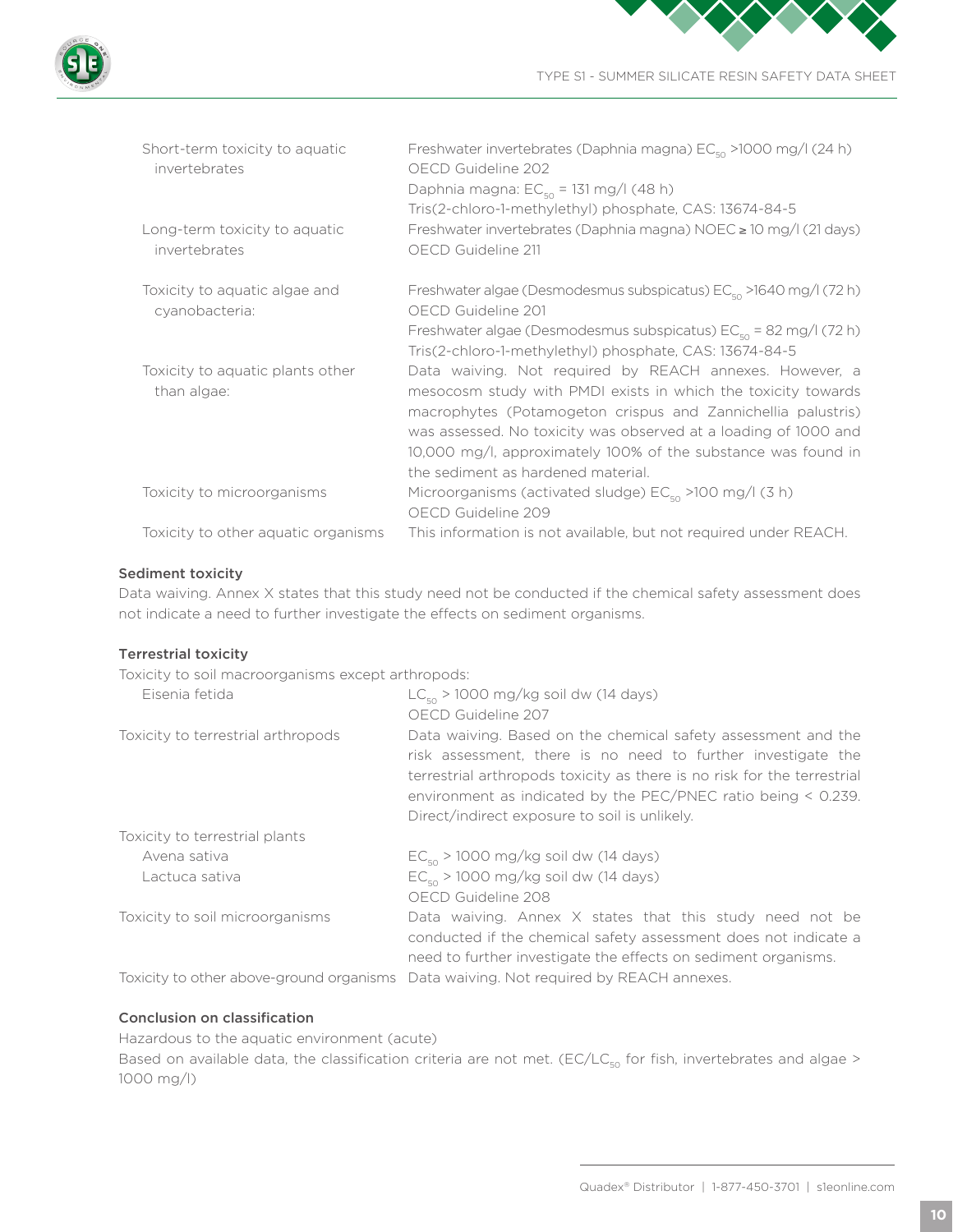



Hazardous to the aquatic environment (chronic):

Based on available data, the classification criteria are not met. (NOEC for algae >1640 mg/L; NOEC for invertebrates > 10 mg/l)

## Persistence and degradability

| Phototransformation in air | Half-life $(DTso)$ : 1 day                                  |
|----------------------------|-------------------------------------------------------------|
| <b>Hvdrolvsis</b>          | MDI reacts with water to form predominantly inert polyurea. |
|                            | Half-life (DT $_{50}$ ): 20 h (at 25°C)                     |
|                            | (Read-across based on Oligomer MDI - CAS 32055-14-4)        |

Phototransformation in water and soil:

There are no phototransformation data in water and soil for the test substance.

Biodegradation in water: Under test conditions no biodegradation observed. (28 days) OECD Guideline 302C

Biodegradation in water and sediment:

Data waiving. In accordance with Annex XI, simulation biodegradation tests are technically not feasible as the test substance reacts quickly with water. The corresponding PEC/PNEC ratios would be less than 1. Taking into account the scientific and exposure arguments, it appears appropriate to waiver the long-term fish/ plant/soil and sediment toxicity studies.

Biodegradation in soil:

Data waiving. See at Biodegradation in water and sediment.

# Bioaccumulative potential

Bioaccumulation - aquatic/sediment: Due to the high reactivity of the substances of the MDI category with water, bioaccumulation tests can in principle not be performed with these substances. However, one bioaccumulation test with 4,4'-MDI and a mesocosm study with PMDI with an indication of bioaccumulation potential have been performed. As no analytical measurements were done, it cannot be determined if the values are truly related to MDI. However, based on the available information and the reactivity of MDI substances of the category approach, no new bioaccumulation study is deemed necessary. BCF (Cyprinus carpio) 200 (28 days)

Method: OECD Guideline 305 E

Terrestrial bioaccumulation:

No data is available on terrestrial bioaccumulation, but it is not required under REACH.

# Mobility in soil

Adsorption/desorption: Data waiving. According to Annex VIII the study need not be done if the test substance degrades rapidly. The corresponding PEC/PNEC ratios would be less than 1. Taking into account the scientific and exposure arguments, it appears appropriate to waiver the long-term fish/plant/soil and sediment toxicity studies. Volatilisation: The estimated Henry's Law Constant, calculated from the measured vapour pressure and the calculated water solubility, is 2.263 x 10-7 atm-m<sup>3</sup>/mole. Hence, volatilization is unlikely to be a significant removal mechanism for MDI substances of the category approach.

#### Results of PBT and vPvB assessment

Conclusion for the P criterion:

The results from the biodegradation test indicate that PMDI is not biodegradable. Based on experimental hydrolysis and indirect photolysis half-lives, PMDI is not considered to be persistent in the environment and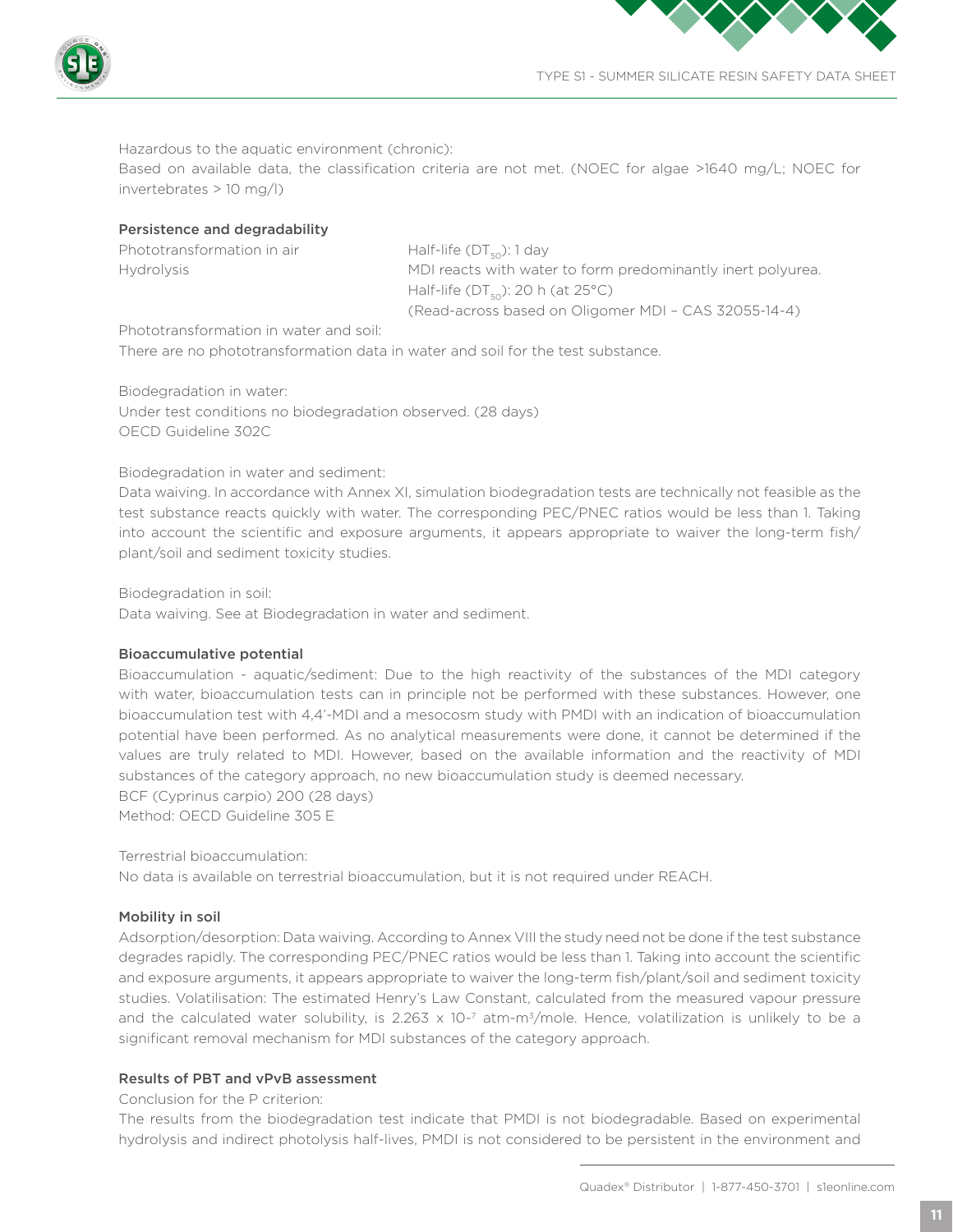



is identified as not P. Based on the justification in the category approach, it is assumed that all MDI analogues included in the category are not P.

# Conclusion for the B criterion:

Although MDI has a high measured log Pow value (4.51), a full bioaccumulation test with 4,4'-MDI indicated that the bioaccumulation potential is low. Due to the fast hydrolysis, exposure of the environment to the substance is unlikely or very low, there is no potential for significant bioaccumulation possible. Hence, 4,4'- MDI does not fulfil the requirements for the B criterion and is not identified as B. Based on the justification in the category approach, it is assumed that all MDI analogues included in the category are not B.

#### Conclusion for the T criterion:

The concentrations tested were far above the water solubility of the MDI substances (7.5 mg/l). However, the water solubility limit of MDI is far above the criteria for T and on the basis of aquatic toxicity tests MDI is identified as not T. However, according to Annex I of 67/548/EEC MDI is classified as Xn, R48, which automatically triggers a T. Based on this classification MDI is identified as T.

#### Other adverse effects

It is not expected that substance has an effect on global warming, ozone depletion in the stratosphere or ozone formation in the troposphere. Secondary poisoning: Based on the available information, there is no indication of a bioaccumulation potential and, hence, secondary poisoning is not considered relevant. Exposure to birds is not expected and data from experimental animals show MDI to be of low oral toxicity.

# 13. DISPOSAL CONSIDERATIONS

### Waste treatment methods

The products becoming useless and the contaminated containers not suitable for product storage must be handled as hazardous waste in accordance with EU and regional hazardous waste regulations. European Waste Catalogue code: 08 05 01

#### Product / Packaging disposal

Contaminated packaging should be emptied as far as possible; than it can be passed on for recycling after being thoroughly cleaned. Wrappings cleaned from contamination with suitable cleaning process (e.g. by steaming, treating with washing fluid, etc.) must be considered as non hazardous waste.

#### Waste treatment options

Incinerate in suitable incineration plant, observing local authority regulations.

# 14. TRANSPORT INFORMATION

# Land transport (ADR/RID/GGVSE)

# Sea transport (IMDG-Code/GGVSee)

#### Air transport (ICAO-IATA/DGR)

| UN number                     | Not dangerous goods                                                                    |
|-------------------------------|----------------------------------------------------------------------------------------|
| UN proper shipping name       | Not dangerous goods                                                                    |
| Transport hazard class(es)    | Not dangerous goods                                                                    |
| Packaging group               | Not dangerous goods                                                                    |
| Environmental hazards         | Marine pollutant: no                                                                   |
| Special precautions for users | EmS number: Not dangerous goods                                                        |
|                               | Transport in bulk according to Annex II of MARPOL73/78 and the IBC Code: Not relevant. |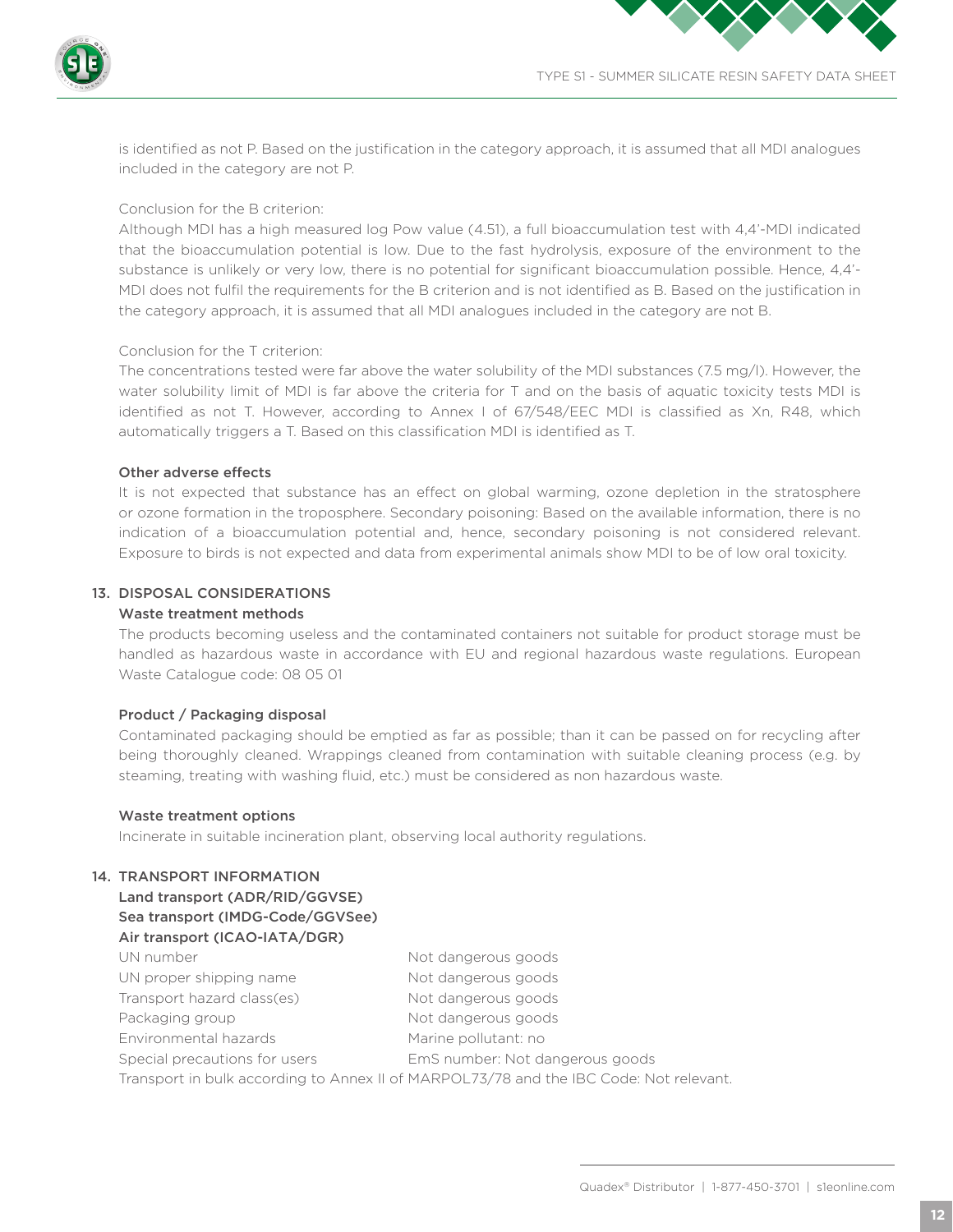



# 15. REGULATORY INFORMATION

Safety, health and environmental regulations/legislations specific for the substance or mixture

#### Information regarding relevant Community safety, health and environmental provisions

ISOPA, the European Diisocyanate & Polyol Producers Association has elaborated a Guideline document for the safe treatment of MDI containing products. The Guidelines have been built into this data sheet.

## Chemical Safety Assessment

In accordance with REACH Chemical Safety Assessment has not been carried out for the product. However, the results from the CSA for 4,4'-MDI were transposed into this SDS.

# 16. OTHER INFORMATION

The information given corresponds with our actual knowledge and experience. This information is meant to describe our product in view of possible safety requirements. Classification of the mixture is based on the classification of components.

# Abbreviations and acronyms:

| bodyweight                                                               |
|--------------------------------------------------------------------------|
| Chemical Abstracts Service number                                        |
| Regulation on classification, labelling and packaging                    |
| Derived no effect level                                                  |
| dry weight                                                               |
| EINECS and ELINCS number                                                 |
| Half maximal effective concentration                                     |
| European Inventory of Existing Commercial Chemical Substances            |
| European List of Notified Chemical Substances                            |
| Lethal concentration, 50 %                                               |
| Median Lethal dose                                                       |
| Lowest Observed Adverse Effect Concentration                             |
| No Observed Adverse Effect Concentration                                 |
| No Observed Adverse Effect Level                                         |
| No Observed Effect Concentration                                         |
| Organisation for Economic Cooperation and Development                    |
| Persistent, Bioaccumulative and Toxic                                    |
| Polymethylene polyphenyl poliisocyanate                                  |
| Predicted Environmental Concentration                                    |
| Predicted No Effect Concentration                                        |
| The Registration, Evaluation, Authorisation and Restriction of Chemicals |
| Very Persistent and Very Bioaccumulative                                 |
|                                                                          |

#### Key literature references and sources for data

Safety data sheets, received from the raw materials suppliers.

#### Full text of abbreviations

| H- Phrases        |                                     |
|-------------------|-------------------------------------|
| H302              | Harmful if swallowed                |
| H <sub>315</sub>  | Causes skin irritation              |
| H317              | May cause an allergic skin reaction |
| H <sub>3</sub> 19 | Causes serious eye irritation       |
| 日くくつ              | Harmful if inhaled                  |